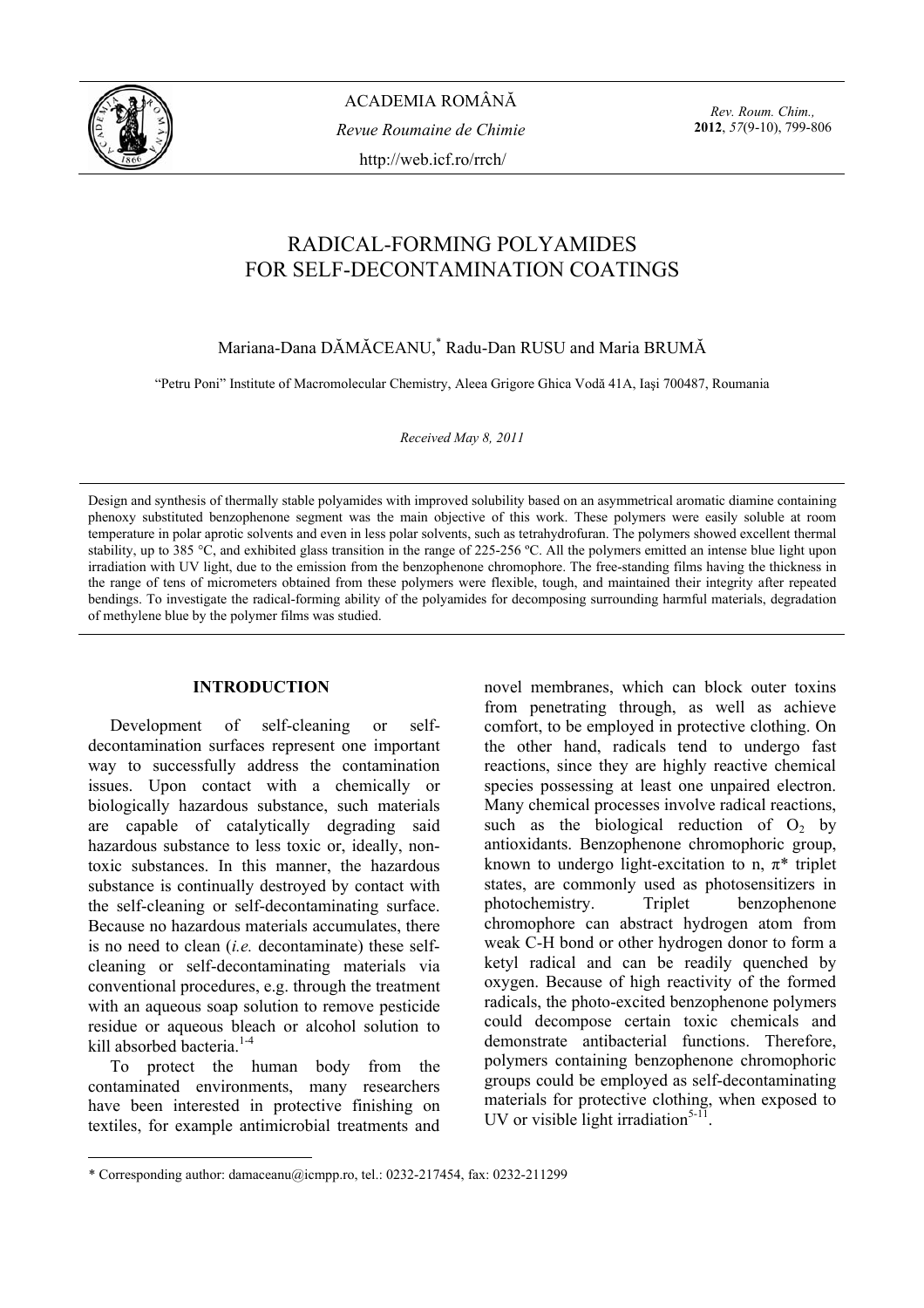In this study, we report the development of a series of self-decontaminating polymers containing benzophenone moiety that show radical-forming ability and can provide antimicrobial properties and decolourization function to certain dyes. These polymers were synthesized by low-temperature solution polycondensation reactions of an asymmetrical aromatic diamine containing phenoxy substituted benzophenone segment with a diacid chloride containing aryl-ether linkage, hexafluoroisopropylidene groups or diphenylsilane units and were characterized by different methods.

## **RESULTS AND DISCUSSION**

 Design and synthesis of thermally stable polyamides showing radical-forming ability based on an asymmetrical aromatic diamine containing phenoxy substituted benzophenone segment was the main objective of this work. For this purpose, an asymmetrical aromatic diamine, namely 3,4' diamino-4-phenoxybenzophenone (**I**), whose structure is shown in Scheme 1, was successfully prepared by a multi-step reaction. Three aromatic diacid chlorides, **IIa-c**, containing ether, hexafluoroisopropylidene or diphenyl silane groups, whose structures are shown in Scheme 1, were also prepared and used for the synthesis of polymers.

Asymmetrical aromatic polyamides **IIIa, IIIb** and **IIIc**, whose structures are shown in Scheme 2, have been synthesized by low-temperature solution polycondensation reaction of equimolar amounts of the asymmetrical aromatic diamine **I** with diacid chlorides **IIa-c** having ether, hexafluoroisopropylidene, or silicon groups, respectively.

The structures of the polyamides were identified by FTIR spectroscopy that provided evidence that all polymers had the correct structure. All the polymers showed characteristic amide group absorptions in the range of 3428- 3425 cm-1 (NH stretching, wide bands), 1681- 1658 cm-1 (carbonyl stretching, amide I) and 1519- 1529 cm<sup>-1</sup> (NH deformation, amide II). The absorption peak corresponding to benzophenone carbonyl groups is superposing on amide I band. C-H and C=C linkages in aromatic rings showed absorption peaks at 3068-3066 and 1490-1487 cm<sup>-1</sup>, respectively. The strong absorption bands in the range of  $1257 - 1234$  and  $1177 - 1167$  cm<sup>-1</sup>, more intense in the case of polymer **IIIa**, are due to the presence of aromatic ether stretching. Also, polymer **IIIb** displayed C-F linkage characteristic absorption peaks in the range of  $1100-1300$  cm<sup>-1</sup>, while polymer **IIIc** exhibited phenyl-Si typical absorption bands at 1426, 1107 and 698  $\text{cm}^{-1}$ .



Scheme 1 – Structures of monomers, **I** and **II**.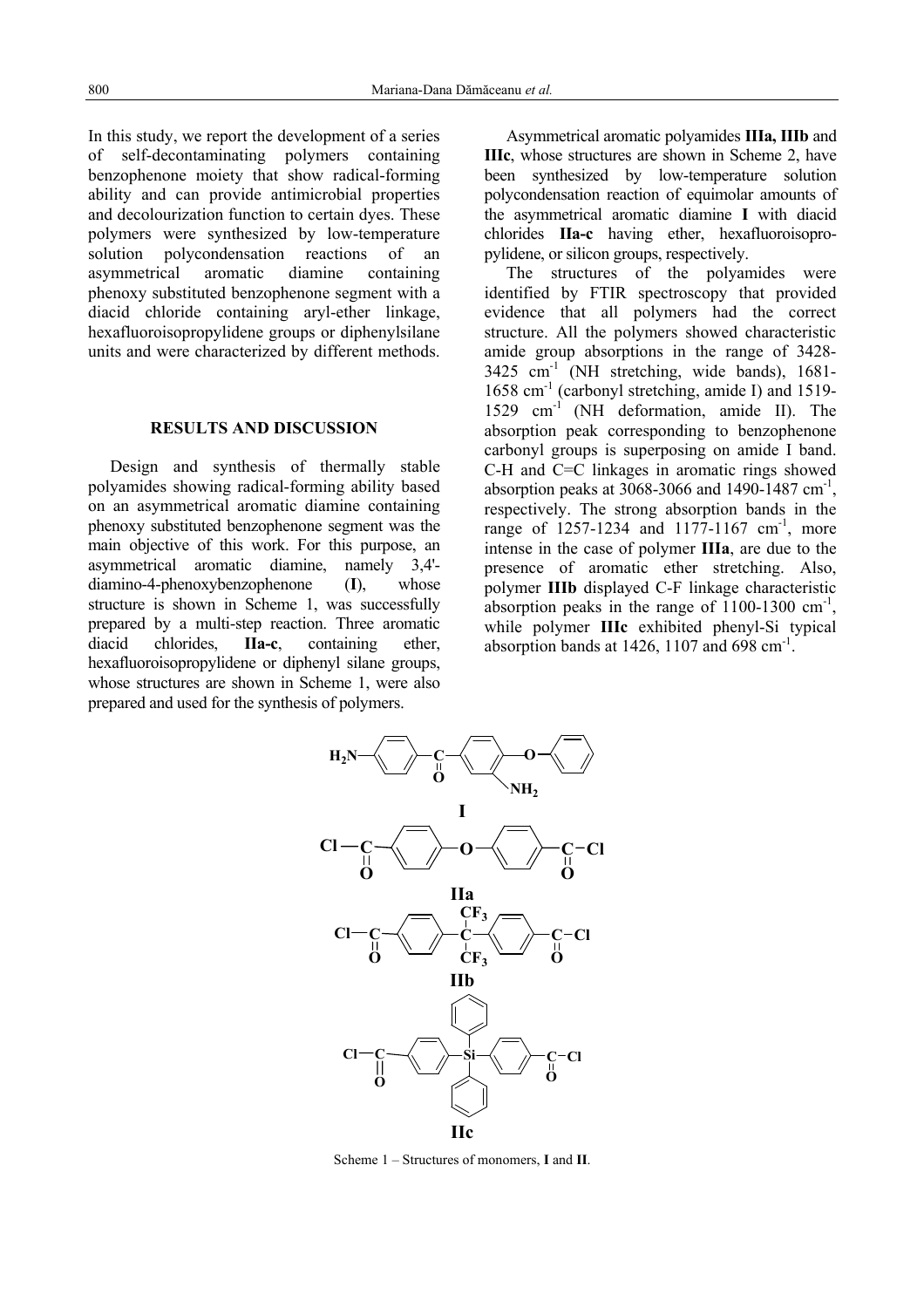

Scheme 2 – Structures of polyamides **III** containing benzophenone moieties.

The solubility behavior of these polymers was tested qualitatively in various organic solvents. Due to their amorphous nature, all asymmetrical polyamides were easily soluble at room temperature in polar aprotic solvents (as NMP, DMAc, DMF, and DMSO) and even in less polar solvents such as tetrahydrofuran, which is a convenient and easy accessible solvent. In addition, polyamide **IIIc**, containing diphenylsilane units, was soluble even in chloroform. The organosolubility behavior of the polyamides generally depends on their chain packing density and intermolecular interactions, which are affected by the rigidity, symmetry, and regularity of the molecular backbone. These asymmetrical diamine-based polyamides **IIIa-c**  revealed enhanced solubility in comparison with that of the corresponding analogues that are only soluble in strong acids such as  $H_2SO_4$  and, only in some cases, in  $NMP<sup>12</sup>$ . This improved solubility can be attributed to the resulting three possible dyad microstructures within the polyamide backbone and the molecular chain nonlinearity caused by the specific phenoxy-bearing diamine. Moreover, the presence in the macromolecular chain of flexible ether linkages, voluminous hexafluoroisopropylidene groups or phenyl substituents and the bending of the chains at silicon atoms make the shape of macromolecular chains to be far from a linear one and thus prevent chains from packing into tight structures through hydrogen bonds between amide groups and lead to a decreased chain–chain interaction, thus allowing the solvent to penetrate among the polymer chains. Their good solubility makes the present polymers suitable candidates for practical applications in spin-coating and casting processes.

The molecular weights of the polymers were measured by gel permeation chromatography (GPC), by using polystyrene standards. The molecular weight values,  $M_{\rm w}$ , are in the range of 103000-492000 Dalton,  $M_n$  in the range of 63000-197000 Dalton, and polydispersity  $M_w/M_n$  in the domain of 1.43-2.5, a range expected for condensation polymers. It should be noted that gel permeation chromatography measurements by using polystyrene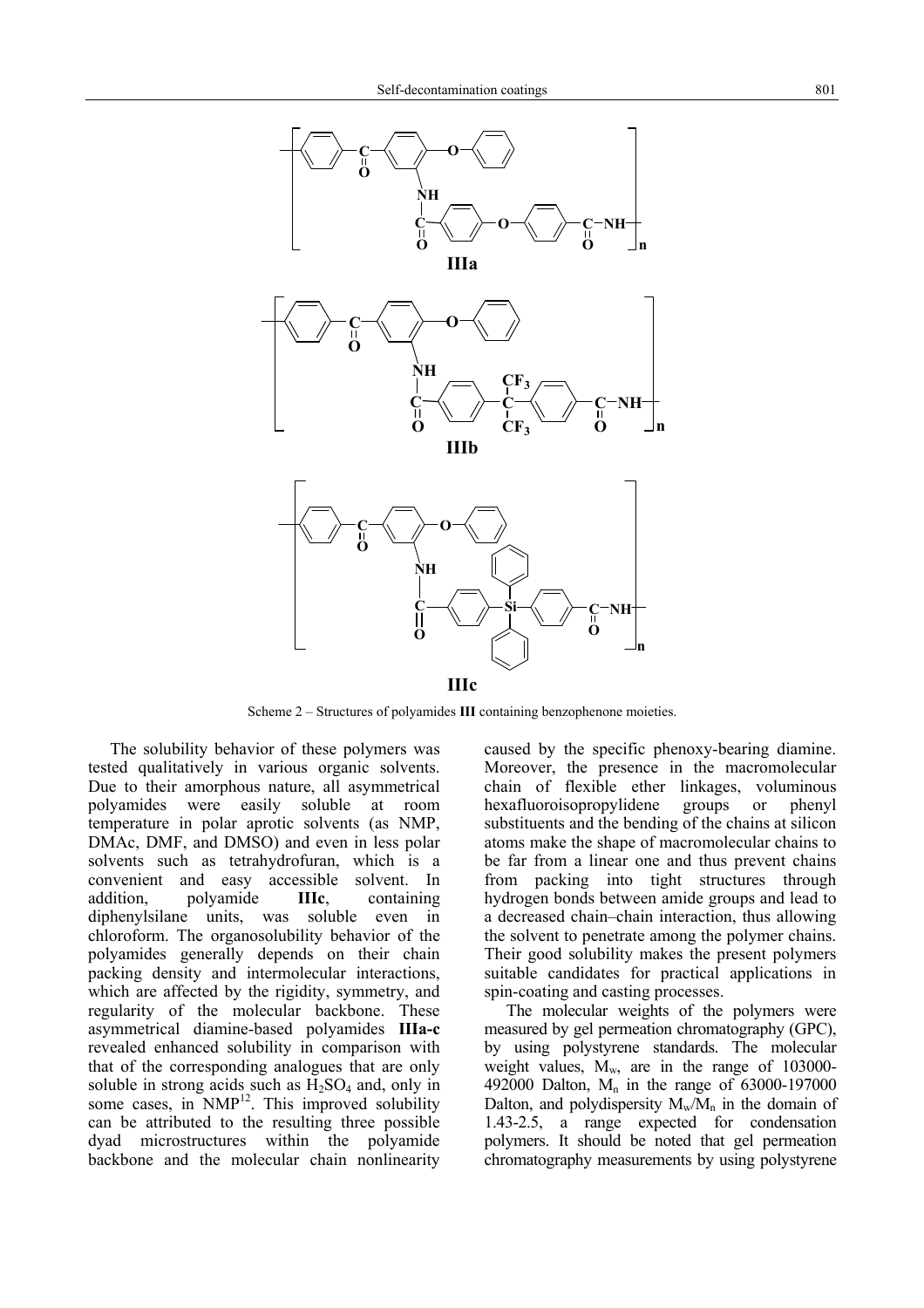standards, which have a completely different structure as compared with the present polyamides, provide only a crude estimate of molecular weights and not an accurate evaluation.

 The polyamides showed glass transition temperature  $(T_{\alpha})$  values between 225 and 256 °C. As expected,  $T_g$  depended on the structure of the diacid chloride component and decreased with increasing flexibility of the polymer backbones. The lowest  $T_g$  of 225 °C observed for polyamide **IIIa**, derived from 4,4'-oxy-bis(benzoyl chloride) (**IIa**), was attributed to the presence of ether linkage that provides a polymer chain with decreased rotational barrier and to the asymmetrical structure that disturbs the dense packing between polymer chains. The polymers showed excellent thermal stability, as expected in case of aromatic polyamides. The initial decomposition temperatures (*IDT*) were about 385- 396 °C and the temperatures for 10 % gravimetric loss (*T10%*), which are important criterion for evaluation of thermal stability, were in the range of 402-431 °C, indicating a high thermal stability. The decomposition of the asymmetrical polyamides **IIIb** and **IIIc** takes place in two steps as shown by DTG curves and by the values of the maximum decomposition temperature calculated from these curves: the first step occurs at 421 °C and 383°C, and the second at 550°C and 445 °C, for **IIIb** and **IIIc**, respectively (Fig. 1).

All these polymers posses film-forming ability as shown by casting 10-12% polymer solution onto glass plates. The free-standing films having a thickness of 40-50 µm, were transparent, flexible, tough, and maintained their integrity after repeated bending. These films had a very strong adhesion to the support and they could be only taken off the plates by boiling in water.

In benzophenones, both phenyls can interact with C=O group through *s* (inductive effect) and *p* (mesomeric effect) bonds. Due to this p-electronic delocalization, the C=O group loses part of its individual character and partially integrates with the phenyls, leading to system stabilization and transfer of the electronic deficiency from the Ccarbonylic atom toward the C atoms of phenylene rings $13$ . Such a conjugation is mirrored by the electronic absorption spectrum. Fig. 2 shows the UV–vis spectra of polyamides **IIIa-c** in dilute NMP solutions. UV absorbance in the region of 250-300 nm belongs to the main benzenoid  $\pi$  -  $\pi$ <sup>\*</sup> type transition. The  $n - \pi$ <sup>\*</sup> transition is usually found between 300 and 350 nm because of the spin forbidden transition.<sup>14</sup> All the polyamides displayed one strong UV absorption maximum in the range of 274-278 nm, the spectra being quite identical. Polyamide **IIIb** showed an additional shoulder at about 305 nm. Compared with the reference benzophenone data, in which the absorption maximum of benzophenone in heptane localized at 248 nm is attributed to  $\pi$  -  $\pi^*$  transition, the present polyamides exhibit significantly redshifted  $\pi$ - $\pi$ <sup>\*</sup> maximal absorption. This is presumably due to the electron delocalization of the chromophoric group resulted from inclusion of benzophenone into the main polymer chains, and so the extended chromophoric conjugation contributed to bathochromic and hyperchromic shifts in UV–vis absorption.15 The weak absorption peak observed in polyamide **IIIb** may be due to a *n-π\** transition. The absence of this transition in the other two polymers may account for H bonds between the solute and the solvent.<sup>16</sup>



Fig. 1 – TG (left) and DTG (right) curves of benzophenone-containing polyamides **III**.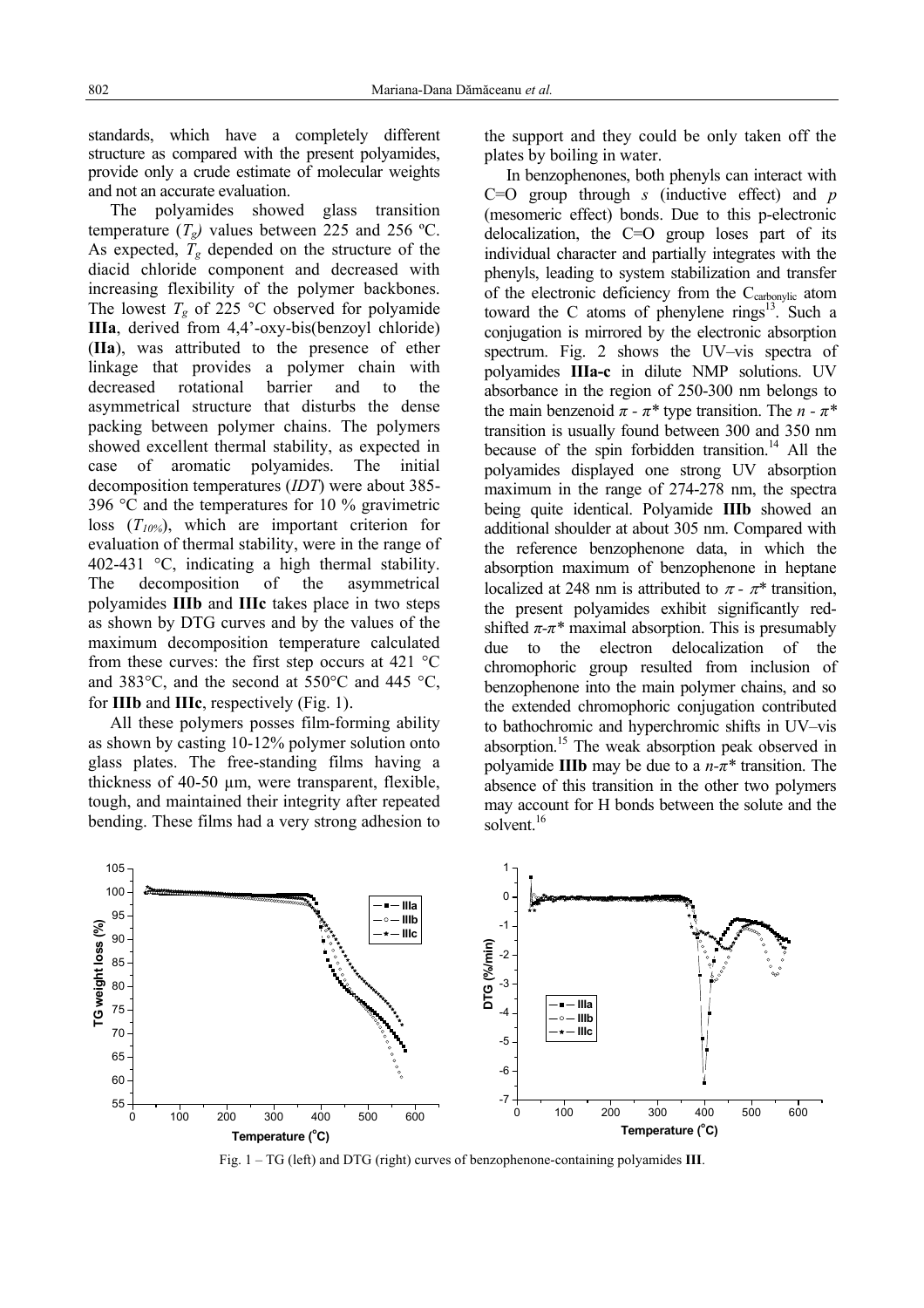

Scheme 3 – Structure of methylene blue dye.

To investigate the radical activity of the resultant polymer for decomposing surrounding harmful materials, degradation of methylene blue (MB), whose structure is shown in Scheme 3, by the benzophenone-containing polymers **IIIa-IIIc** was observed. This behaviour is given for polymer **IIIa** as representative example. The polymer freestanding film (12 wt%) **IIIa** was immersed in methylene blue/water solution, and the change in colour of methylene blue solutions was measured by UV–VIS spectrometry, as UV illumination time increased, as shown in Fig. 3. Also, the UV spectra of the pure methylene blue/water solution in the presence of polymer **IIIa** before UV illumination was measured and taken as reference. The absorption peaks at 610 and 661 nm characteristic to methylene blue were gradually decreased with the increasing of UV illumination time. In the same time, the absorption peak at approximately 290 nm where the benzophenone chromophore absorbs UV light increases with the increasing of UV illumination time which means that some benzophenone unit were linked to MB after irradiation. It was assumed that the keto-radicals formed in the polymer film under UV light decomposed the chromophoric group of methylene blue. In particular, light absorption by

benzophenone group in the structural unit of the polymer **IIIa** yields first a singlet (n, p\*) excited state, which converts fast through intersystem crossing into a triplet  $(n, p^*)$  excited state that is able to abstract an H atom from water. This process can produce α-hydroxyl radicals commonly known as benzophenyl ketyl (BPK) radicals.<sup>9</sup> The BPK radicals are able to react with methylene blue to form excited methylene blue, which then can be rapidly decomposed under light.

The spectral changes in the UV spectra of methylene blue induced by polyamide film under UV illumination are reflected in the degradation rate values, for which the rate constant *k* was determined according to equation:

## $\ln(A_0/A_t) = kt$

where,  $A_0$  and  $A_t$  are the values of the absorbance at times  $t_0$  and  $t$ , respectively, and  $k$  is a rate constant. Accordingly, the *k* value calculated for this process is  $k = 4.32 \times 10^{-3}$  s<sup>-1</sup>. The kinetic representation obtained by plotting the logarithm of the reduced absorption against time with a factor of convergence of 97.96%, indicates a first-order kinetic of the degradation of methylene blue by polyamide **IIIa** film (Fig. 4).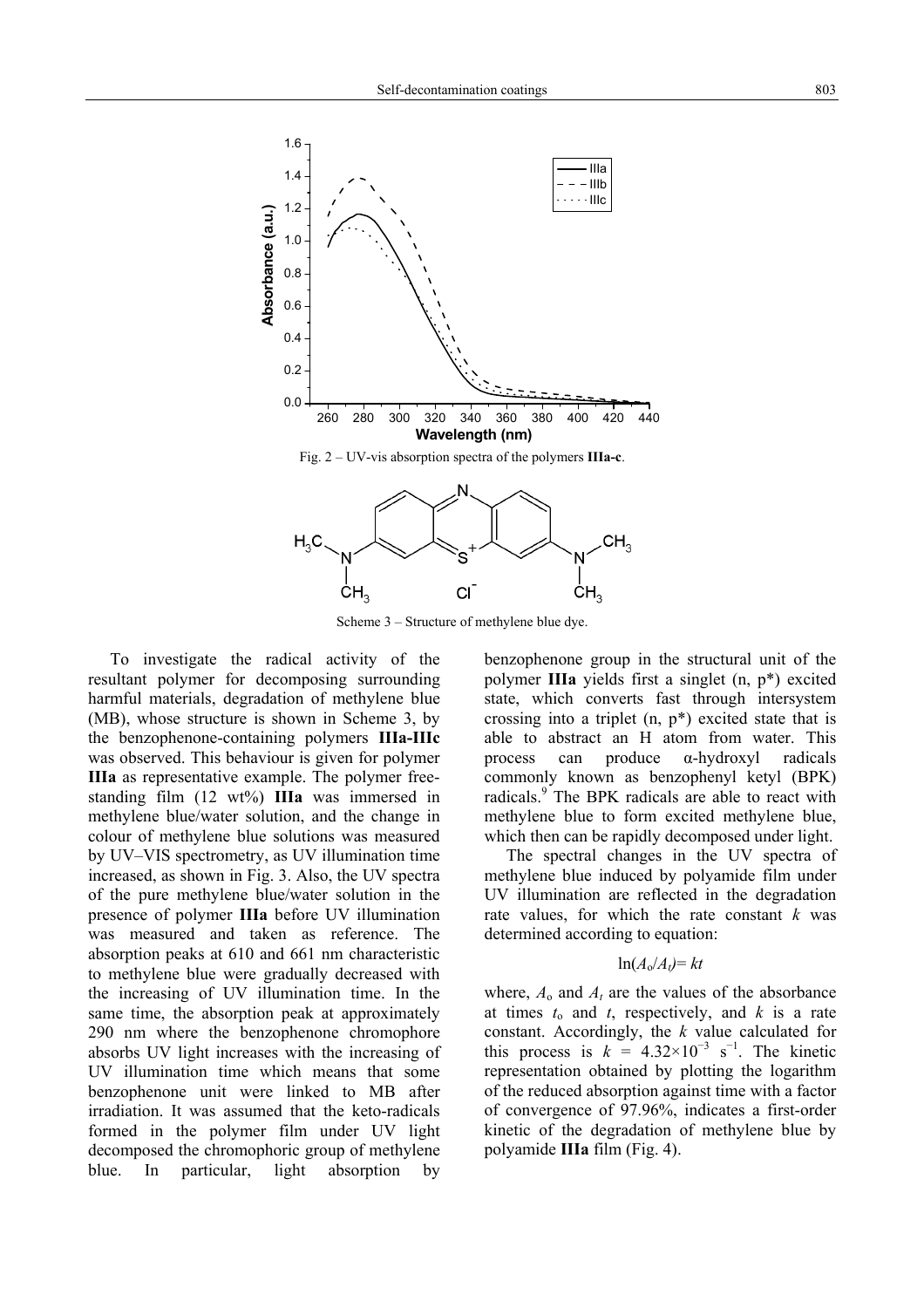

Fig. 3 – UV–VIS spectra of methylene blue/water solution in which polymer film **IIIa** was immersed, with the increasing of UV illumination time.



Fig. 4 – Kinetic evaluation of the degradation of methylene blue by polyamide **IIIa** film under UV irradiation.

## **EXPERIMENTAL**

#### **Monomers**

*3,4'-Diamino-4-phenoxybenzophenone* **(I)** was prepared by a sequence of reactions starting from 4-nitrobenzoyl chloride. The Friedel Crafts reaction of 4-nitrobenzoyl chloride with chlorobenezene gave 4'-nitro-4-chlorobenzophenone which underwent the nitration using  $KNO<sub>3</sub>/H<sub>2</sub>SO<sub>4</sub>$  as nitrating agent to give chloro-substituted dinitrobenzophenone. The highly activated chlorine atom in 3,4'-dinitro-4-chlorobenzophenone was replaced with a phenoxy group by using aromatic nucleophilic substitution reaction. The reduction of the resulting dinitrocompounds containing phenoxy group, by

using SnCl<sub>2</sub>/HCl as the reducing agent, gave the corresponding diamine<sup>17</sup>

The ether bridge-containing diacid chloride, namely *4,4' oxy-bis(benzoyl chloride)*, **IIa** was prepared by treating the corresponding 4,4'- oxybis(benzoic acid) with excess thionyl chloride at reflux, in the presence of *N*,*N*-dimethylformamide as catalyst $18$ .

*4,4'-Hexafluoroisopropylidene-bis(benzoyl chloride)* **(IIb)** was prepared by treating the corresponding  $4,4$ <sup>-</sup>hexafluoroisopropylidene-bis(benzoic acid) with excess thionyl chloride at reflux<sup>19</sup>.

 The silicon-containing diacid chloride, namely *bis(pchlorocarbonyl-phenylene)-diphenylsilane*, **(IIc)** was prepared by a multi-step reaction<sup>20</sup>. First, *p*-bromotoluene reacted with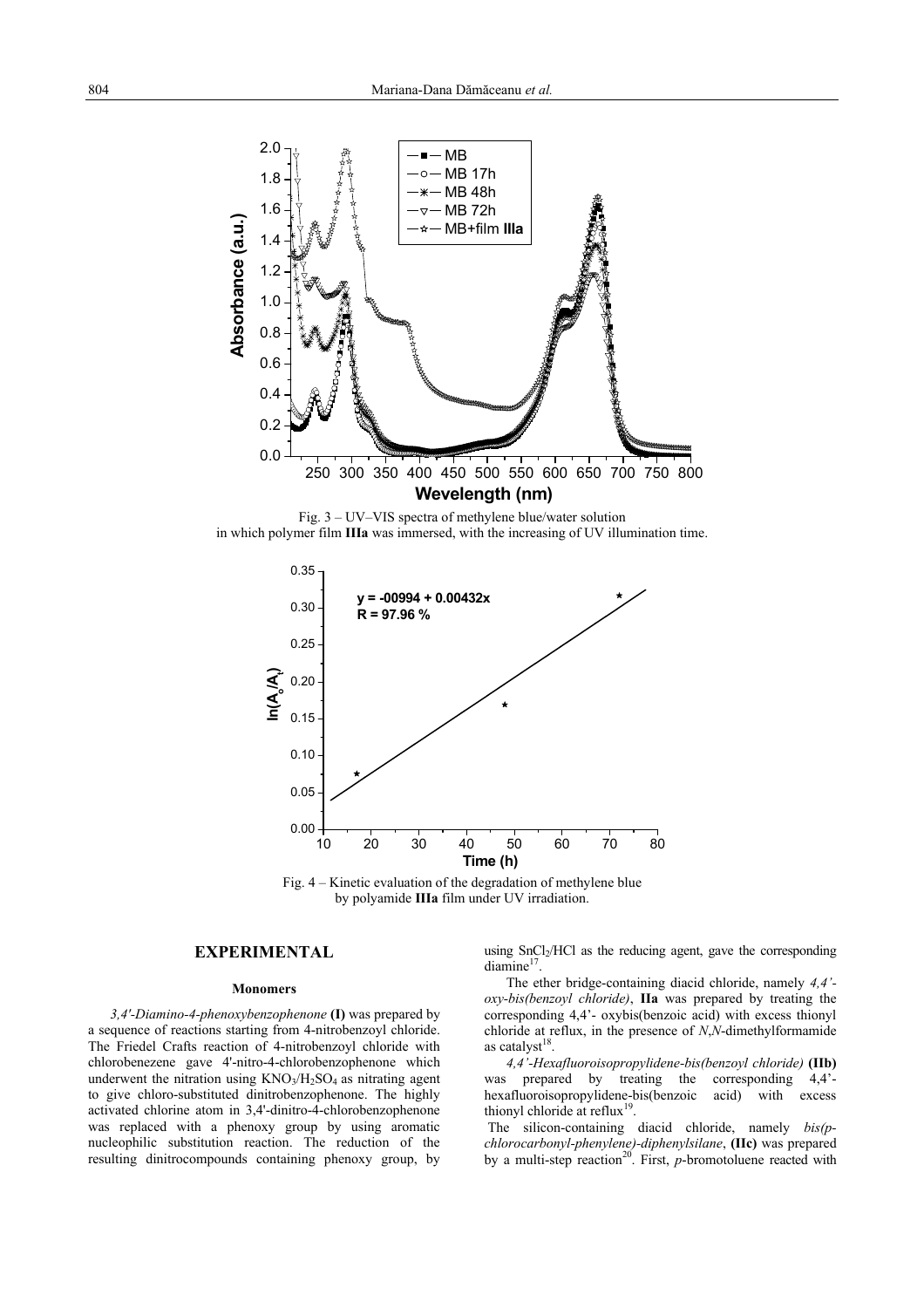lithium to give *p*-tolyl-lithium which further reacted with diphenyl-dichlorosilane to produce bis(*p*-tolyl)-diphenylsilane. The later was oxidized with chromium oxide in a mixture of sulphuric acid and acetic anhydride and gave the corresponding bis(*p*-carboxy-phenylene)-diphenysilane which was further treated with excess thionyl chloride at reflux to result in bis(*p*chlorocarbonyl-phenylene)-diphenylsilane.

#### **Polymers**

New asymmetrical aromatic polyamides **III** have been synthesized by low-temperature solution polycondensation reaction of equimolar amounts of the asymmetrical aromatic diamine **I** with diacid chlorides **IIa-c** having ether, hexafluoroisopropylidene, or silicon groups, respectively, using *N*-methylpyrrolidinone (NMP) as a solvent and with pyridine as an acid acceptor. The relative amounts of monomers and NMP were adjusted as to have a solid content of 14-15 %. The resulting aramides were isolated from the reaction mixtures by precipitation into water and washing with plenty of water and extraction with ethanol in a Soxhlet apparatus for 1 day in order to remove the unreacted monomers and oligomers and the high boiling solvent.<sup>21</sup>

### **Preparation of polymer films**

Films of polymers **III** were prepared by casting a polymer solution of 10-12% concentration in NMP onto glass plates, followed by gradual heating from room temperature up to 210°C, and kept at 210°C for 1h. Transparent coatings resulted having strong adhesion to the glass support. The resulting films were stripped off the plates by immersion in boiling water. They were kept in boiling water for further 2 h, followed by drying in oven at 110ºC. These films had the thickness in the range of 40-50 µm and were used afterwards for various measurements.

#### **Measurements**

The infrared spectra of the polymers were recorded on FT-IR Bruker Vertex 70 Spectrophotometer in transmission mode, by using KBr pellets.

Average-molecular weights were measured by means of gel permeation chromatography (GPC) using a PL-EMD 950 evaporative mass detector instrument. Polystyrene standards of known molecular weight were used for calibration and dimethylformamide as the mobile phase.

The thermal stability of the polymers was investigated by thermogravimetric analysis (TGA) using a STA 449F1 Jupiter derivatograph (Netzsch), operating at a heating rate of 10 °C/min, in nitrogen atmosphere, from room temperature to 700 °C. The onset on the TG curve was considered to be the beginning of decomposition or the initial decomposition temperature (*IDT*). The temperature of maximum rate of decomposition which is the maximum signal in differential thermogravimetry (DTG) curves was also recorded.

The glass transition temperature (*Tg*) of the precipitated polymers was determined by using a Pyris Diamond DSC Perkin Elmer calorimeter. Approximately 3 to 8 mg of each polymer were crimped in aluminium pans and run in nitrogen with a heat-cool-heat profile from room temperature to 380 °C at 10 °C/min. The mid-point temperature of the change in slope of the DSC signal of the second heating cycle was used to determine the glass transition temperature values of the polymers.

The UV-vis absorption spectra of polyamides were registered with Specord M42 apparatus by using very diluted polymer solutions in NMP (aprox.  $10^{-5}$  M). The UV-vis spectra of methylene blue were registered by using water solutions of  $10^{-3}$  M concentration.

## **CONCLUSIONS**

 New thermally stable polyamides with improved solubility based on an asymmetrical aromatic diamine containing phenoxy substituted benzophenone segment were obtained. All polyamides were easily soluble at room temperature in polar aprotic solvents and even in less polar solvents such as tetrahydrofuran. These polymers showed excellent thermal stability, up to 385 °C, and displayed glass transition temperature in the range of 225-256 ºC. All the polyamides displayed one strong UV absorption maximum in the range of 274-278 nm due to the main benzenoid  $\pi$  -  $\pi^*$  type transition in benzophenone chromophoric group. These benzophenonecontaining polyamides were cast into thin, transparent and flexible films that showed radicalforming ability under UV irradiation. The polymer films decomposed methylene blue dye, and is expected to show antibacterial activity, under UV irradiation. Further work is needed to evaluate the antimicrobial activity of these polymers by illumination under black light blue (BLB) light, which could initiate radicals in polymers. Applications as coating materials for selfdecontamination membranes in various fields of these polyamide films are foreseen.

*Acknowledgements*: One of the authors (M. D. Damaceanu) acknowledges the financial support of European Social Fund – "Cristofor I. Simionescu" Postdoctoral Fellowship Programme (ID POSDRU/89/1.5/S/55216), Sectoral Operational Programme Human Resources Development 2007-2013.

#### **REFERENCES**

- 1. A. Singh, W. J. Dressick, Y. Lee, *US Pat.* 7270973, Sept. 18, 2007.
- 2. A. Singh, Y. Lee, W. J. Dressick, *Adv Mater.,* **2004**, *16*, 2112-2115.
- 3. G. Decher, *Science*, **1997**, *277*, 1232-1237.
- 4. A. Singh, W. J. Dressick, *US Pat.* 0010980, Jan. 8, 2009.
- 5. J. K. Kochi, ed. "Free Radicals", Wiley, New York, 1973.
- 6. T. Yuranova, A.G. Rincon, A. Bozzi, S. Parra, C. Pulgarin, P. Albers, J. Kiwi, *J. Photochem. Photobiol. A*, **2003**, *161*, 27-34.
- 7. S. H. Lim, S. M. Hudson, *Carbohydr. Polym.*, **2004**, *56*, 227-234.